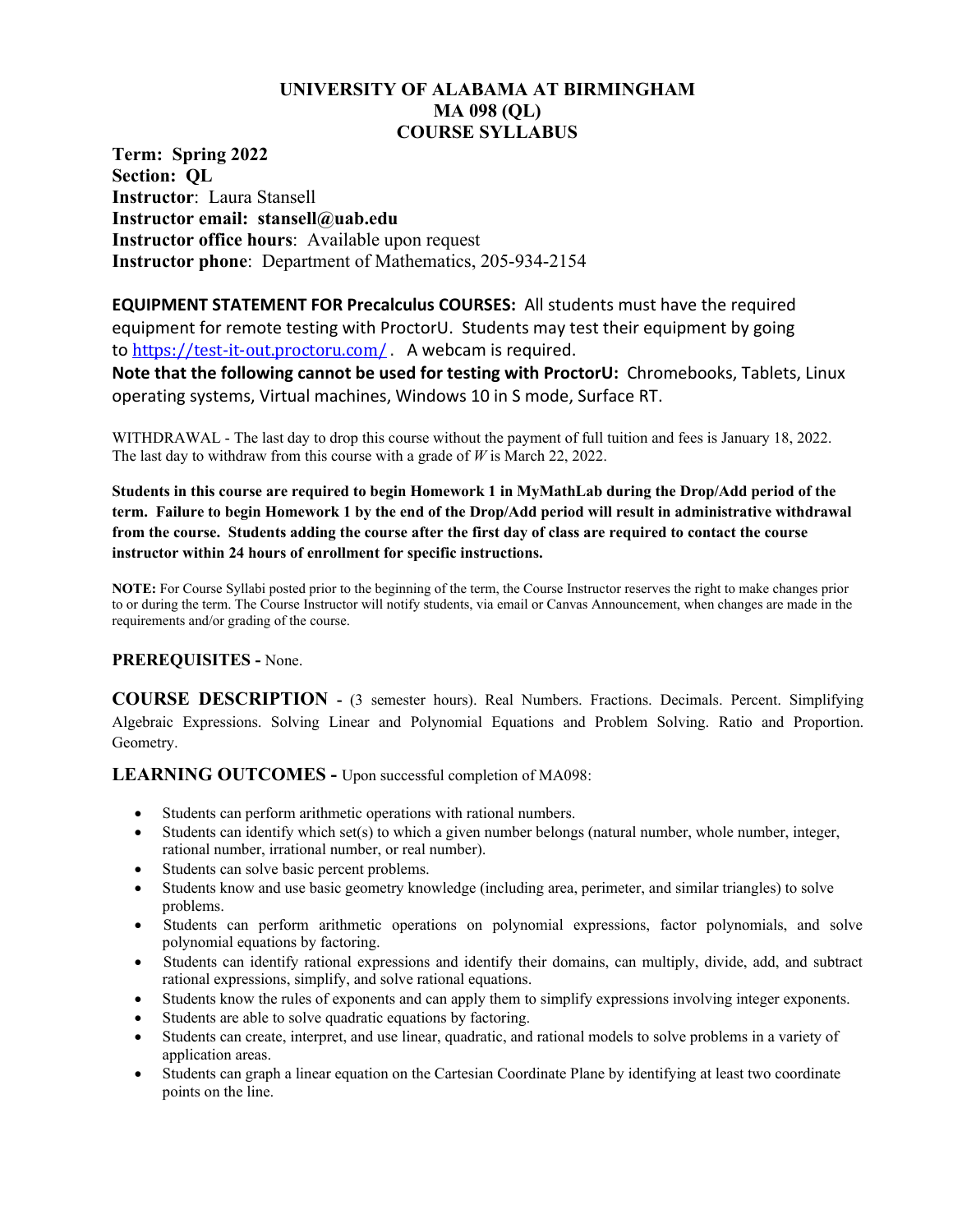**This course is about developing quantitative reasoning ability as well as acquiring specific mathematical skills** (algebra, arithmetic, etc.). The above learning outcomes are realized in the course with a variety of learning opportunities (group work, lecture, and computer-aided instruction)

**MATERIALS:** The MyMathLab access code is required and is available through Canvas with the First Day Access Program. Use the *Course Materials* link in Canvas to see your access code for MyMathLab.

To enhance your learning experience and provide affordable access to the right course material, this course is part of an inclusive access model called First Day. You can easily access the required materials for this course at a discounted price, and benefit from single sign-on access with no codes required in Canvas. UAB will bill you at the discounted price as a course charge for this course. The charge should show as *Book Charges First Day* on the student's account in Banner.

It is **NOT recommended that students Opt-Out**, as these materials are required to complete the course. You can choose to Opt-Out on the first day of class, but you will be responsible for purchasing your course materials at the full retail price and access to your materials may be suspended. For more information and FAQs go to [customercare.bncollege.com.](https://customercare.bncollege.com/hc/en-us)

### **Accessing MyMathLab the first time to set up your account:**

**TO SET UP YOUR MYMATHLAB ACCESS for this course, you must go to your Canvas course and click on "MyLabs & Mastering" on the left side of your Canvas home page. This must be done in Canvas. The access code is available under the** *Course Materials* **link in Canvas** All Homework, Quizzes, and Tests for this course are available only in MyMathLab, but **you must access MyMathLab through the MyLabs and Mastering link in Canvas.**

## **STUDENT EXPECTATIONS STATEMENT**

The Course Syllabus and Schedule serve as a Contract by which the student must comply. An excuse of "not knowing" information covered in these documents is not an acceptable excuse for making mistakes in this class.

- Students are required to complete weekly assignments and learning activities by the deadline. All deadlines are based on CENTRAL TIME. **There are NO EXTENSIONS of DEADLINES**. See the class schedule for details.
- Students are expected to maintain an active BlazerNet account. All official correspondence will be sent ONLY to the @UAB.edu email address.
- Students are expected to read the Schedule and Syllabus for this class in Canvas.
- Students are expected to check their UAB email daily and respond within 48 hours to instructor emails.
- **Students are expected to have a back-up plan** in the event their computer has operational problems, there is loss of electricity, or there is loss of Internet access. These are not an excuse for late or incomplete submission of assignments, nor are they acceptable reasons for an assignment deadline extension.
- **Students are expected to review their grades and participation** by clicking on Check Your Grade in MyMathLab [\(https://secure.cas.uab.edu/mll/db\)](https://secure.cas.uab.edu/mll/db) **on a regular basis.**

## **TECHNOLOGY REQUIREMENTS -** Students must have:

- A UAB email account that can be accessed on a daily basis.
- Email software capable of sending and receiving attached files.
- Updated virus protection software, installed and active, to prevent the spread of viruses via the Internet and email.
- Equipment required by ProctorU (this includes a webcam). Please follow the instructions on the ProctorU handout for testing your equipment well in advance of the deadlines.
- Equipment that fully supports the Canvas Learning Management System.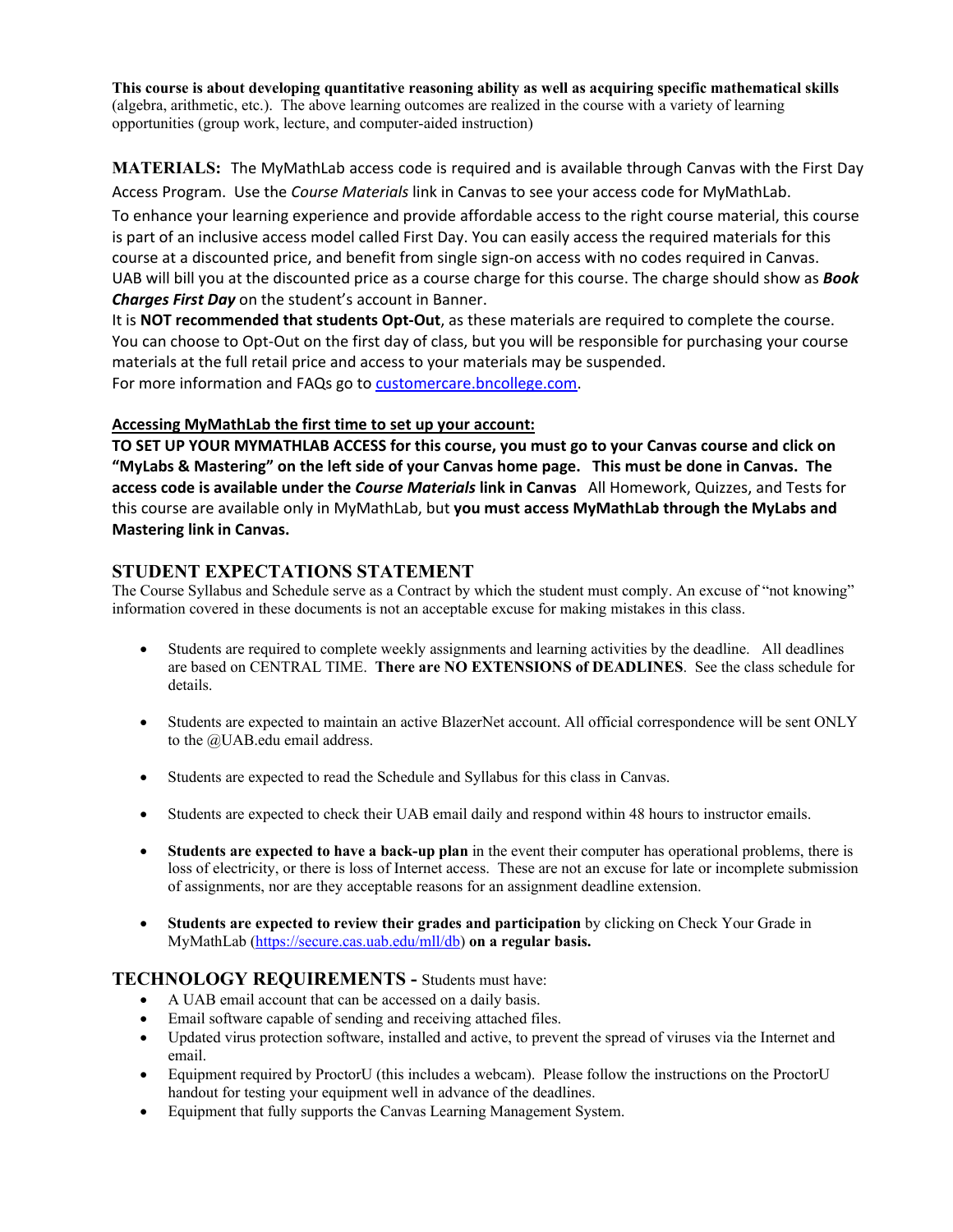## **CLASS SCHEDULE** – See Canvas for all assignment deadlines.

**COURSE STRUCTURE -** This course is primarily computer-based. Students must have reliable access to **BlazerNet** so they can work on their assignments in MyMathLab and Canvas. All assignments are shown on your Canvas course calendar.

**SUPPLEMENTAL REVIEW HOMEWORK:** This homework assignment is worth 12 points and is an independent assignment that allows students to work on pre-algebra skills needed for success in this course. The Supplemental Homework assignment is open on the first day of the semester and students may work on this assignment up until the deadline (see Canvas for details).

**LESSON PREPS:** There are 12 lesson prep assignments in MyMathLab and each assignment is worth 2 points. The purpose of the lesson prep is to give a brief introduction to each lesson. Students should complete each lesson prep before beginning the corresponding homework assignment. For example, Lesson 1 prep should be completed before beginning Homework 1. Lesson preps must be completed by the posted deadlines.

**HOMEWORK**: There are 12 homework assignments and each is worth 10 points. Homework is completed and submitted in MyMathLab. *An unlimited number of attempts can be made on each homework problem* before the deadline, so students should be able to earn 100% on ALL HOMEWORK. If a problem is marked with a red  $(X)$  as incorrect, then the student can click on *Similar Exercise* at the bottom of the page and work another problem correctly for full credit (before the deadline). Students can go in and out of the homework as many times as they like before the deadline (all of the work is automatically saved). Students earn points for homework completed on or before the due date. All homework is available at the beginning of the term, so students may work ahead as much as they like. **There are NO EXTENSIONS or make ups for missed homework because the work can and SHOULD BE completed IN ADVANCE of the deadlines.**

**After the due date, students can review homework assignments and work similar exercises, but they can get only 50% credit for the work.**

#### **QUIZZES**:

There are 12 Quizzes that are required, and each is worth 15 points. Quizzes are completed and submitted in MyMathLab. Once a Quiz is submitted in MyMathLab, it is scored and a percentage is given. Students take the Quizzes on their own schedule, but they can only earn the Quiz points if the Quiz is taken on or before the due date. **Students must complete the Quizzes BY THEMSEVLES without any assistance from another person**. The Quizzes are timed, and they **must be taken in one sitting within 30 minutes**. Students cannot exit the Quiz or that will count as one of their attempts. Each quiz can be taken twice, and the highest score attained will count. All Quizzes are available at the beginning of the term, so students may work ahead as much as they like. **There are NO EXTENSIONS or make ups for missed Quizzes because the work can and SHOULD BE completed IN ADVANCE of the deadlines.**

**PROBLEMS/Group Discussions (in Canvas) –** There are 4 problems and 4 discussions that will be completed in Canvas over the course of the semester.

**For each discussion: S**tudents are required to participate in a Group Discussion in Canvas (according to the Group Scoring Guidelines posted on Canvas) to solve a problem. Students will earn 0 to 8 points on each discussion. Students are expected to fully participate in each discussion. It is important that students read the requirements for participating in discussions posted in Canvas. Each discussion is open for two days. See your course schedule for details.

**For each Individual Submission Problem**: Students will submit their solutions to a problem in Canvas by the deadline (see Course Schedule). Students can earn up to 8 points on each individually submitted Problem. Partial credit may be given for the individual paper submitted according to the Rubric posted in Canvas. (Students will find that the discussion the week prior to each problem will be helpful in solving the individual submission problems.) **\*\* There are no extensions or make ups for missed Problems or Discussions. NO late submissions or email submissions are allowed**.

**TESTS:**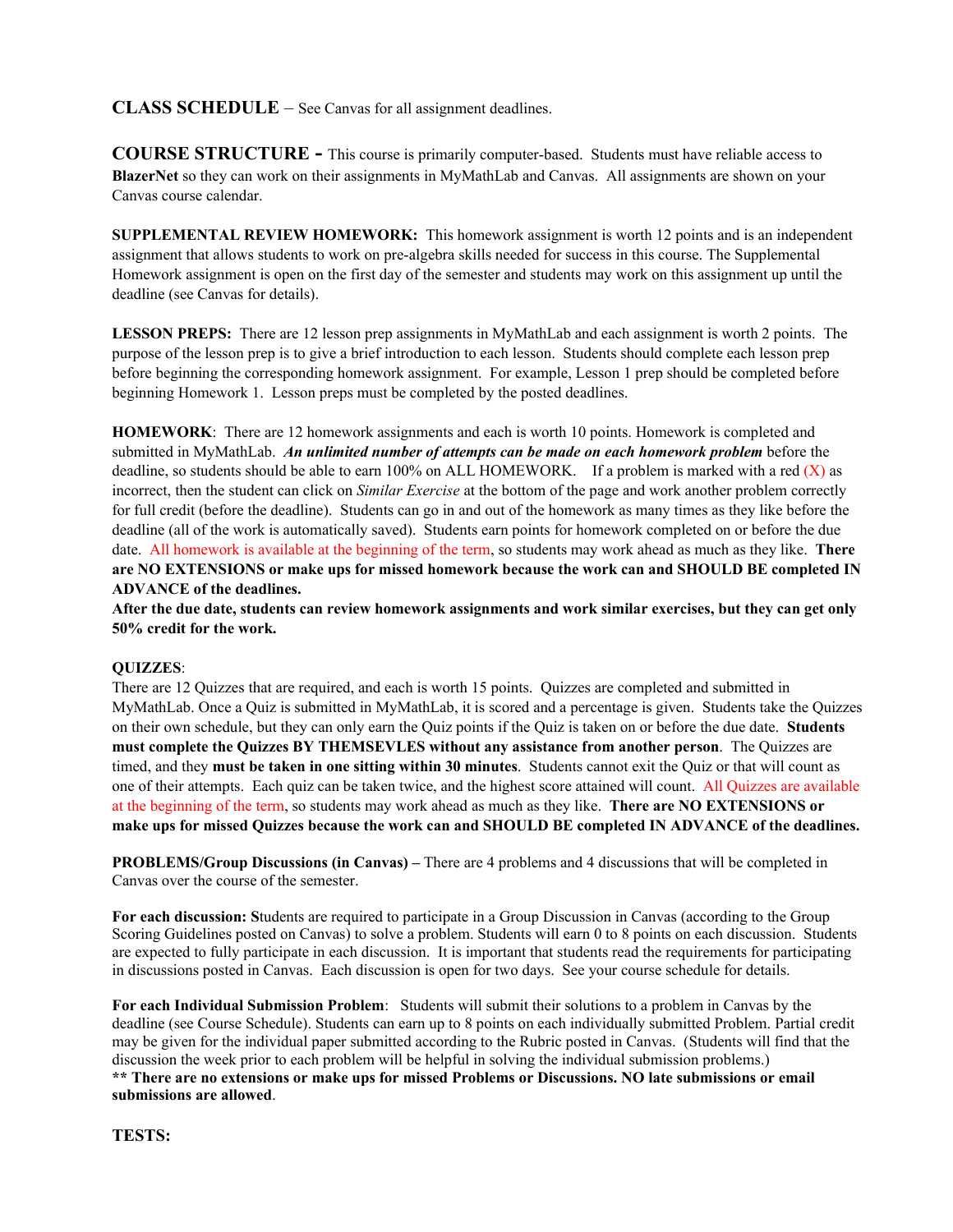There are five major tests. Tests are completed and submitted in MyMathLab. Each test is worth 120 points. Once the test is submitted in MyMathLab, it is scored and a percentage is given. The UAB score (out of 120 pts) for the test can be found online at <https://secure.cas.uab.edu/mll/db/> or by clicking on "Check Your Grade" in MyMathLabPlus. Students must take the tests during the scheduled dates and times under supervised remote proctoring as described in this syllabus. All tests have a 50 minute time limit and must be taken in one sitting. **Students must use the MyMathLab calculator or their computer** (Windows/Safari) **scientific calculator during testing**. NO personal calculators are allowed. Students may use scratch paper during a test, but no credit is given for work done on the scratch paper. **Students are required to have a government issued photo ID during testing (UAB student ID, driver's license, etc). Although students take tests with ProctorU, we reserve the right to require a student to retake a test with ProctorU if any testing inconsistencies or questions of academic integrity arise during the testing session or after the review of the recording by the instructor. Students will be responsible for payment of any fees to retake a test. Academic misconduct undermines the purpose of education and can generally be defined as all acts of dishonesty in an academic or related matter and will not be tolerated.**

**Practice Tests** are 5 Reviews (one for each test), and they count as *extra points* towards your total points. Each Review is worth 5 points. Reviews are completed and submitted in MyMathLab. Once a Review for a Test is submitted in MyMathLab, it is scored and a percentage is given. The percentage will be converted to points and will be included in the student's total points. Students take the practice tests on their own schedule. A practice test is due on the same date as the associated test. **Students must complete the Reviews BY THEMSEVLES without any assistance from another person. The practice tests are NOT timed, and students may go in and out of them until they are ready to submit.** Each Review may be taken an unlimited amount of times, and the highest score attained will count.

#### **REQUIREMENT for Taking Tests:**

**Students will take the course tests using remote proctoring services through ProctorU**. You will find the information regarding ProctorU on Canvas. Please read the ProctorU handout information carefully before testing. **Students are responsible for the technical requirements needed. The deadline for each test is posted on the course schedule. Do not wait until the test due date to take and/or schedule your test. If you choose to wait until the due date to take your test, you are assuming the risk that some situation may prevent you from taking your test. Power outages, technical issues, and student personal problems are not acceptable reasons for missing a test deadline.**

**NOTE THAT STUDENTS ARE RESPONSIBLE FOR PROCTORU TESTING FEES THAT ARE NOT COVERED BY UAB eLearning. UAB eLearning will NOT cover late fees or convenience testing fees but may cover regular test fees.** 

**COURSE GRADES -** Students earn their grade in the course by accumulating points. There is a maximum of 1000 points available. No points are available after the Final Exam is taken, so students should earn as many points as possible throughout the semester by completing all assignments by the deadline. NO late assignments are accepted or allowed, and no adjustments will be made. Note that **FINAL GRADES are awarded by TOTAL POINTS EARNED**, NOT by percentages

All assignment grades will be posted and maintained in the math department database, which can be accessed in by going t[o https://secure.cas.uab.edu/mll/db/.](https://secure.cas.uab.edu/mll/db/)

| <b>Grade Element</b>                | <b>Max Pts per</b><br><b>Assignment</b> | No. of<br><b>Assignments</b> | <b>Total Points</b> |
|-------------------------------------|-----------------------------------------|------------------------------|---------------------|
| <b>Homework</b>                     |                                         |                              | 120                 |
| <b>Lesson Preps</b>                 |                                         |                              | 24                  |
| <b>Supplemental Review Homework</b> |                                         |                              |                     |
| <b>Quizzes</b>                      |                                         |                              | 180                 |
| <b>Problems (Canvas)</b>            |                                         |                              | 32                  |
| <b>Discussions (Canvas)</b>         |                                         |                              | 32                  |

#### **See the following tables for point and grade distribution:**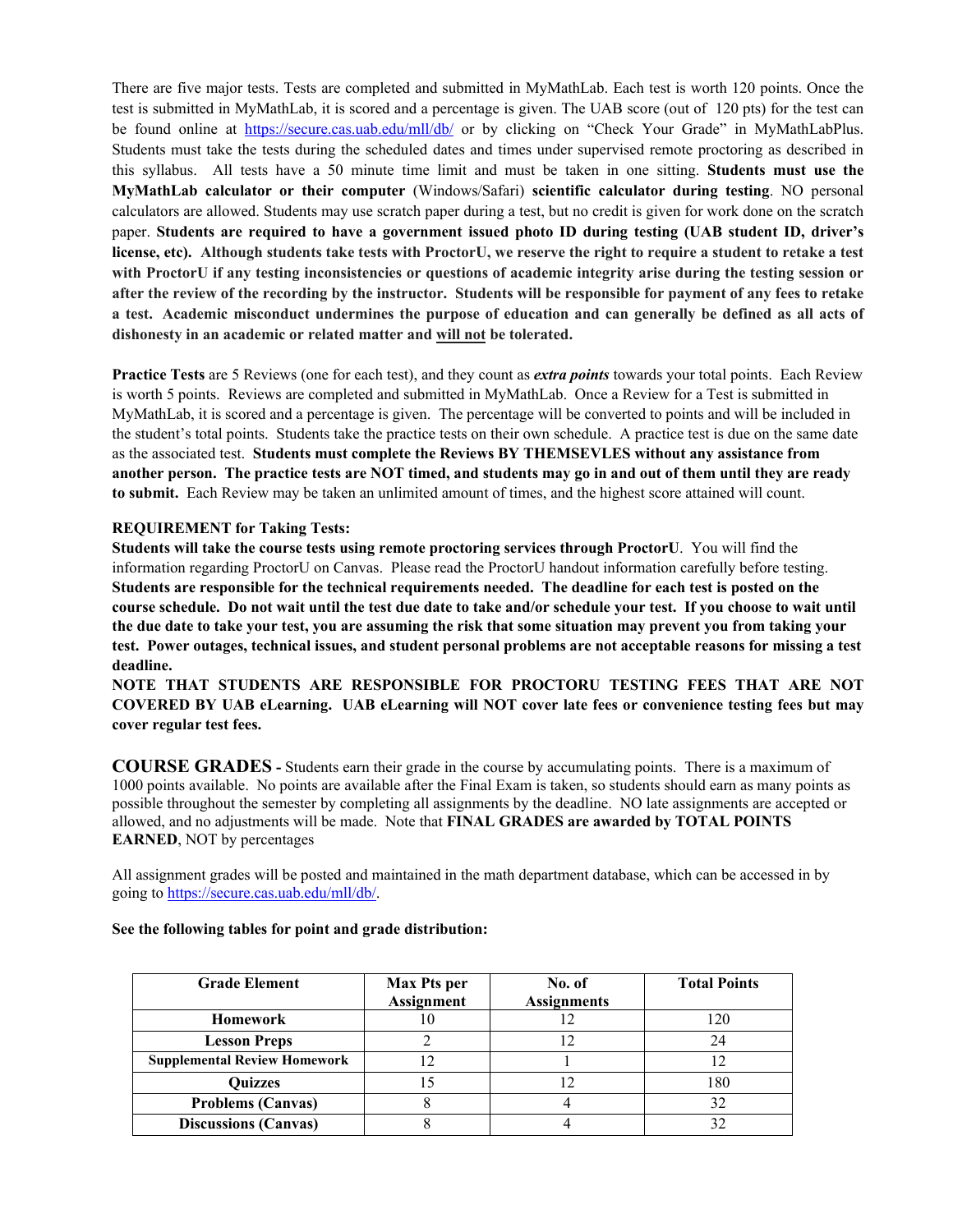| Tests                                | .20 | 600             |
|--------------------------------------|-----|-----------------|
| Total                                |     | 1000            |
| <b>Practice Tests (Extra Points)</b> |     | 25 Extra Points |

| <b>Points Earned</b> | <b>Course Grade</b> |
|----------------------|---------------------|
| 900-1000             |                     |
| 800-899              |                     |
| 700-799              |                     |
| 500-699              |                     |
| <b>Below 500</b>     |                     |

**MAKE-UP WORK POLICY – In general, <b>NO MAKE-UPS are allowed**.<br>If a student misses ONE test during the semester, the student may complete a **Missed Test Request Form** by emailing the course instructor to request the form and returning the completed form by email to the course instructor no later than 12pm on the last day of classes (before final exam week). **Completing the Missed Test Request Form allows students to request that the Test 5 score earned will also be used to replace ONE missed test during the term. Note that only one missed test grade may be replaced.** It is strongly encouraged that students complete the test request form within 48 hours of the missed test.

**Students with Covid-related reasons for missing a class meeting must go through UAB's Student Health Service's process for an excused absence due to isolation or quarantine. You should log into your UAB Student Health Patient Portal to begin this process. Students must present their written excuse provided by Student Health to their instructor to schedule makeup work OR the student may choose to use the extra points earned from the course practice tests to replace the missed attendance points. If a student misses work for any other reason, the student may earn back the missed points through the course practice test activities.**

**The course practice tests provide up to 25 extra points by the end of the semester. These points may be used to replace missed assignments worth up to 25 points.**

#### **Math Learning Lab (MLL)**

The **Math [Learning](https://www.uab.edu/cas/mathematics/student-resources/math-learning-lab) Lab** (**MLL**) in 202 Heritage Hall offers in person tutoring. Tutors WILL NOT help with graded assignments, solve all of your problems, or work with you for extended periods of time, but they WILL help guide you so that you can complete your work independently. Be sure to bring your notes, work, and materials. No appointment is needed. The MLL is open Monday-Friday from the first day of class to the last day of class. Tutoring is NOT available during holidays, breaks, and Final Exam week. No food or drink allowed except bottled water.

**Extended Absences**: Attendance is fundamental to course objectives and to the integrity of this course. Courses in the Mathematics Department require a variety of activities that involve interaction with the instructor and/or interaction with other students. Excessive absences and missed assignments seriously jeopardize a student's ability to successfully complete the course. In the event of excessive absences, students should be prepared to officially withdraw from the course through the Registrar's Office. In cases involving medical hardships, military duty, or other serious personal situations after the withdrawal date for a course, the student may participate in the Academic Policy Appeal (accessed and submitted through Blazernet Links/Forms). **More than two weeks of missed course participation is considered too much to be successful in the course.**

**NON-HARASSMENT, HOSTILE WORK/CLASS ENVIRONMENT –** The UAB College of Arts and Sciences expects students to treat fellow students, their Course Instructors, other UAB faculty, and staff as adults and with respect. No form of hostile environment or harassment will be tolerated by any student or employee. In this class we will only use constructive criticism and will work to build a community of lifelong learners.

**HONESTY AND PLAGIARISM -** The awarding of a university degree attests that an individual has demonstrated mastery of a significant body of knowledge and skills of substantive value to society. To ensure this, **UAB expects all students to abide by the UAB Academic Honor Code**: